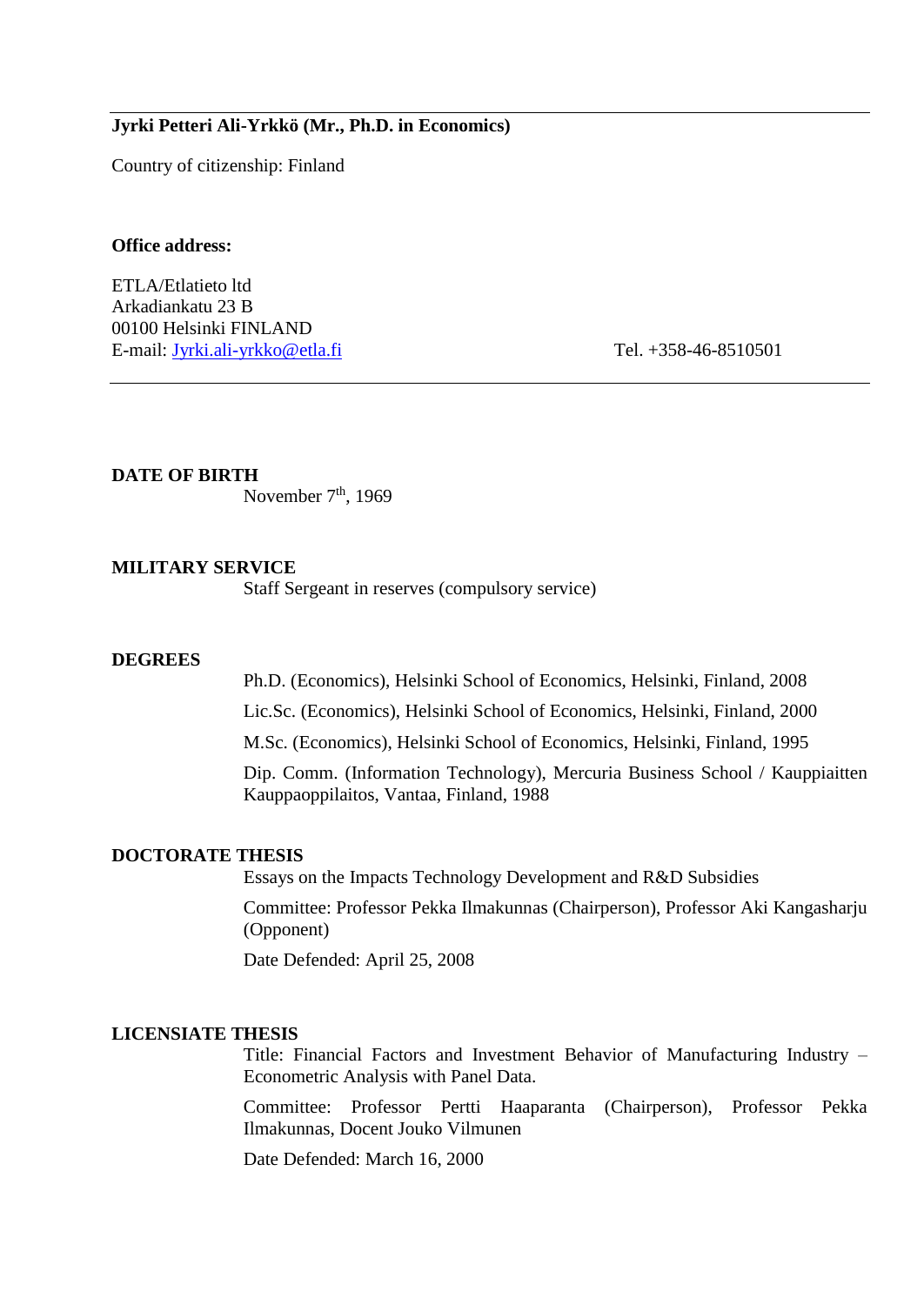# **OTHER COURSES**

Finland 2015 - Finnish Futures. The Finland 2015 programme aimed to develop the knowledge, skills and networks of decision-makers in our society so that they can handle the challenges facing Finland in the future.

Economic Policy Training: The aim of economic policy courses is to disseminate up-to-date information about the economy and economic policy, to hone the skills of participants to use and develop this information.

## **AWARDS**

Yrjö Jahnsson Foundation 1997, Research grant Yrjö Jahnsson Foundation 2000, Research grant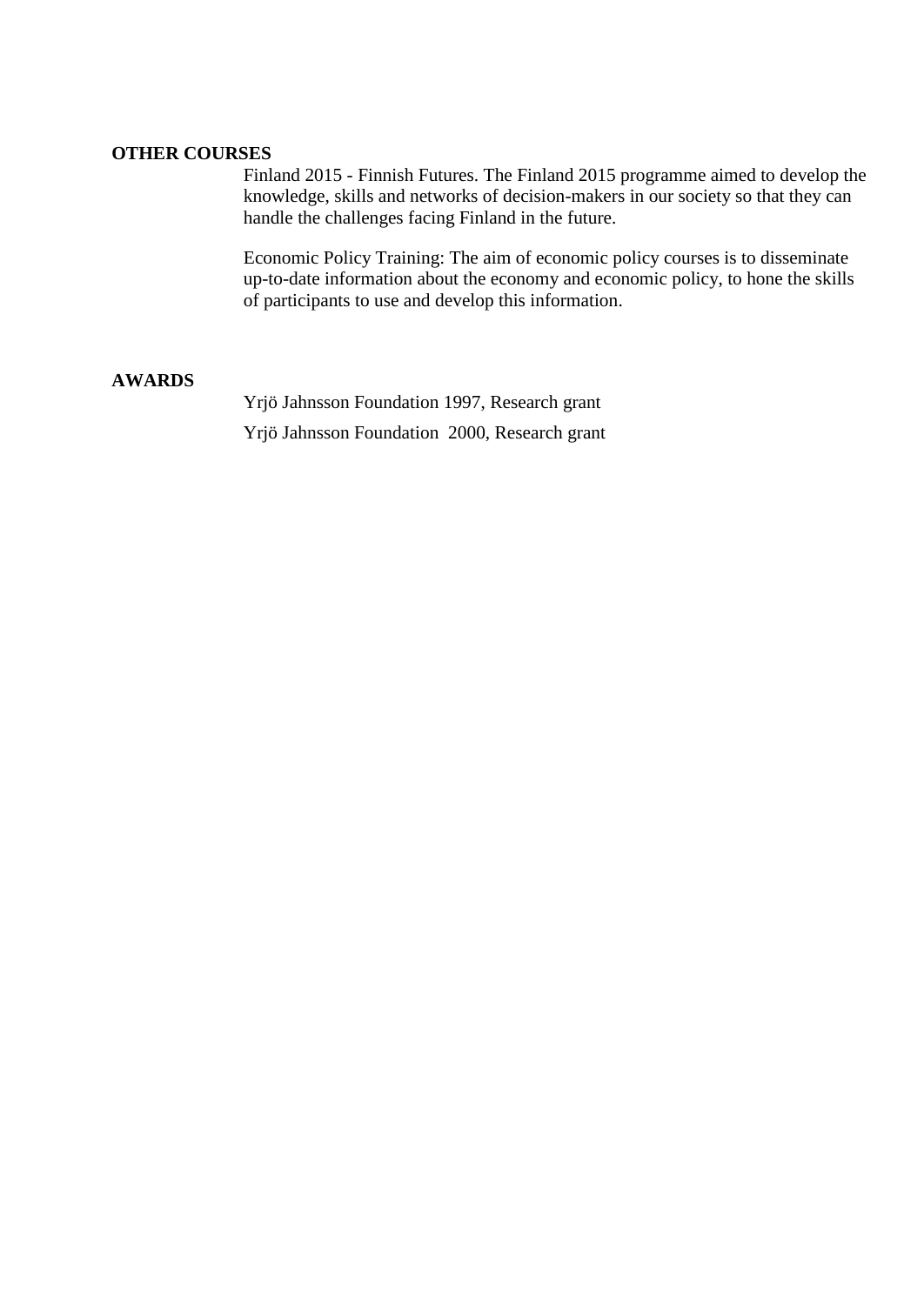#### **POSITIONS HELD**

**Deputy CEO, Etlatieto Ltd (The subsidiary of ETLA - The Research Institute of** the Finnish Economy ), January 2016-present.

**Research Director**, ETLA (The Research Institute of the Finnish Economy), Helsinki, Finland, January 2013-2015. Design and plan research projects. Responsibilities include applying for funding for the projects. Undertake and coordinate research projects. Ongoing studies: Value creation in global value networks and the role of intangible assets in value creation.

**Head of Unit**, ETLA (The Research Institute of the Finnish Economy), Helsinki, Finland, January 2002-2012. Design and plan research projects. Responsibilities include applying for funding for the projects. Undertake and coordinate research projects. Worked on research projects focusing on: Offshoring, multinational enterprises in the Finnish innovation system, the relationship between foreign and domestic R&D operations and Nokia's role in the Finnish economy.

**Researcher,** ETLA (The Research Institute of the Finnish Economy), Helsinki, Finland, 1996-January 2001. Worked on research projects concerning the role of financial factors in capital investment, R&D investment, corporate governance and internationalization of firms, Nokia in the Finnish economy, mergers and acquisitions and internationalization of R&D.

**Research Assistant,** ETLA (The Research Institute of the Finnish Economy), Helsinki, Finland, September 1995 - 1996. Assisted the Managing Director Pekka Ylä-Anttila on a research project focused on the internationalization of technologyintensive firms. Participated also in data collection and other research projects.

**Software designer,** Tietotili Ltd, Helsinki, September 1990-May 1996. Designed and programmed a large-scale software using the database and software tools by Oracle. The purpose of the software was to undertake invoicing, to control working time and to manage agreements with customers. Furthermore, I was responsible for managing and setting up all of the company's hardware and software. Worked as a system administrator (IBM AS/400 and SCO-Unix).

**Software designer/programmer,** Dynatec Ltd and Juha-Viivakoodi Ltd, Helsinki, 1989-December 1990. Developed, programmed and implemented a number of bar code applications for customers using programming languages such as Pascal, TCAL, Dbase and UBASIC. Trained customers to use software.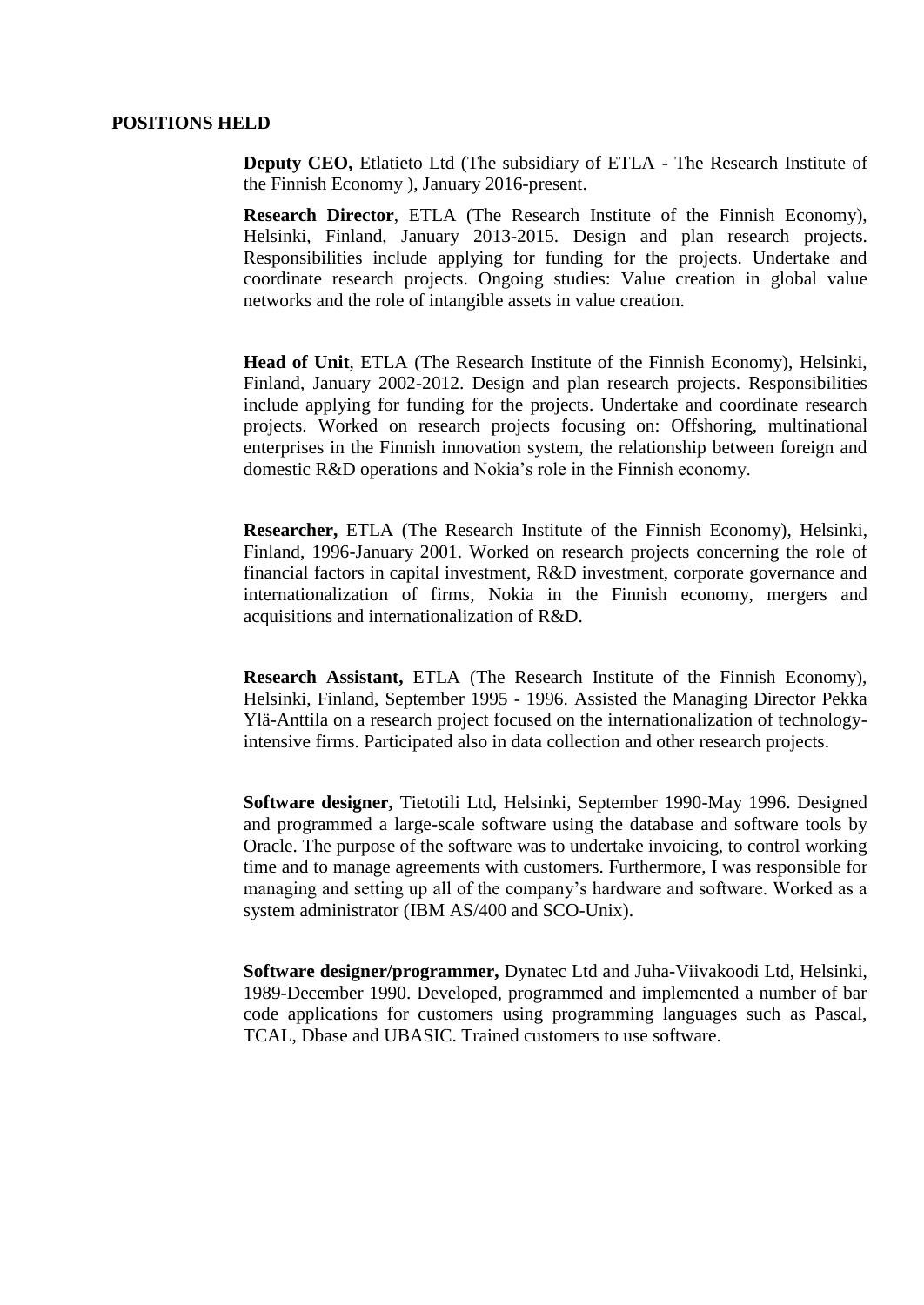#### **OTHER DUTIES**

**Member** of Management and Economics division of Scientific Advisory Board for Defence (MATINE – Maanpuolustuksen tieteellinen neuvottelukunta, HT-jaosto).

## **ADDITIONAL EXPERIENCE**

**Member of jury** of Uutisraivaaja competition in 2013, 2015 and 2017 (competion for media innovations by Helsingin Sanomat Foundation).

**Member of evaluation panel** of strategic research openings by TEKES (the Finnish Funding Agency for Innovation) in 2014 and 2015.

**Participant in Kultaranta talks** (a foreign policy discussion event organised by the President of the Republic of Finland) in 2014.

#### **SKILLS**

Econometrics: Stata, Limdep, Eviews, Gauss; Spreadsheet: Excel; Word Processing: Microsoft Word (all versions)

Languages: Finnish (mother tongue); English (good); Swedish (satisfactory); French (Basic skills); Serbian (Basic skills); Chinese (Basic skills)

## **PUBLICATIONS**

Larsen, M., Seppälä T. and Ali-Yrkkö, J. (2017). The changing geography and ownership of value creation: evidence from mobile telecommunications. *Industry and Innovation, 24*, 1-24.

Ali-Yrkkö, J., Mattila, J. and Seppälä, T. (2017). Estonia in Global Value Chains, ETLA Raportit – Reports 69, The Research Institute of the Finnish Economy, Helsinki, Finland.

Ali-Yrkkö, J. and Seppälä, T. (2017). Mobiiliteknologian paalupaikalle (in Finnish). In Digitaalinen Suomi 2017, Helsinki.

Ketokivi M., V. Turkulainen, T. Seppälä, P. Rouvinen & J. Ali-yrkkö (2017). Why locate manufacturing in a high-cost country? A case study of 35 production location decisions. T*he Journal of Operations Management* special issue Competitive Manufacturing in a High-Cost Environment

Ali-Yrkkö, J., Seppälä, T. and Mattila, J. (2016). The Role of the Largest Companies and Their Value Chains in the Economy (in Finnish). Etla Reports No 53. The Research Institute of the Finnish Economy, Helsinki, Finland.

Ali-Yrkkö, J. (2016). Service Exports or Global Business of Services? (in Finnish) *Yrityskatsaus 2/16*, TEM oppaat ja muut julkaisut 15/2016, Ministry of Economic Affairs and Employment, Helsinki.

Ali-Yrkkö, J., Rouvinen, P., Sinko, P. ja Tuhkuri, J. (2016). Finland in Global Value Chains. Prime Minister's Office Publications 11/2016. Downloadable at http://vnk.fi/julkaisu?pubid=15403.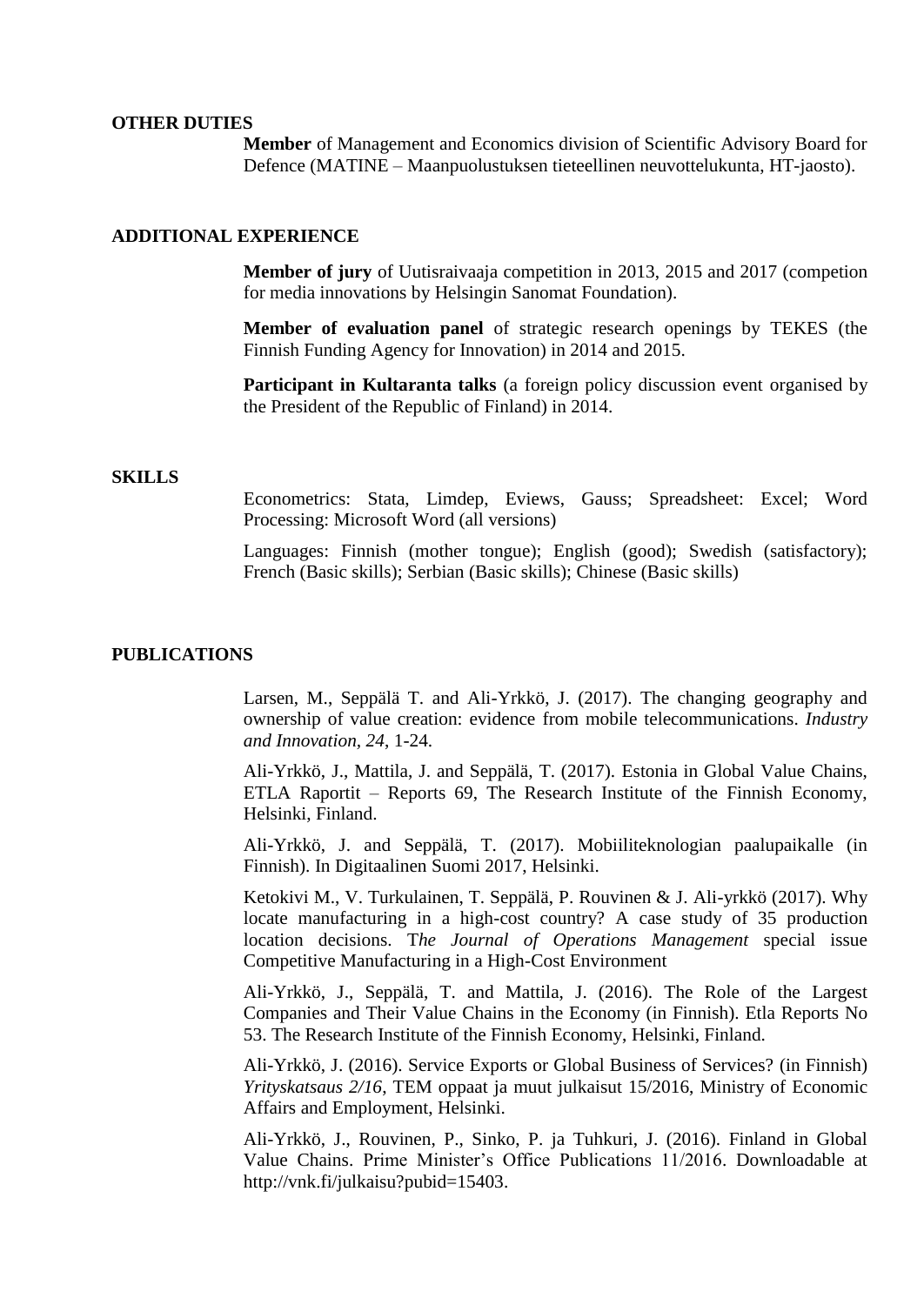Ali-Yrkkö, J. and Rouvinen, P. (2015). *The Finnish Mittelstand – Can growth be found from this group of companies?* (in Finnish). ETLA B270, Taloustieto Oy, Helsinki.

Ali-Yrkkö, J., Mattila, J., Seppälä, T. and Rouvinen, P. (2015). Big Companies in a Small Economy. ETLA Brief 30, The Research Institute of the Finnish Economy, Helsinki, Finland.

Ali-Yrkkö, J., Pajarinen, M. and Rouvinen, P. (2015). Private Service Sector as a Source of Growth? (in Finnish), in TEM (ed.). *Service Economy Revolution and Digitalisation – Finland's Growth Potential*, Ministry of Employment and the Economy, Helsinki.

Ali-Yrkkö, J. and Rouvinen, P. (2015). Slicing Up Global Value Chains: a Micro View. *Journal of Industry, Competition and Trade, 15*, 69-85.

Ali-Yrkkö, J. and Rouvinen, P. (2015). The Impact of Globalising Value Chains on Policy. (in Finnish). ETLA Brief 28, The Research Institute of the Finnish Economy, Helsinki, Finland.

Leino, T. and Ali-Yrkkö, J. (2014). How Does Foreign Direct Investment Measure Real Investment by Foreign-owned Companies? Firm-level Analysis. ETLA Reports 27, The Research Institute of the Finnish Economy.

Seppälä, T., Kenney, M. and Ali-Yrkkö, J. (2014). Global Supply Chains and Transfer Pricing: Insights from a Case Study. *Supply Chain Management, Vol. 19,*  445-454.

Kalm, M., Seppälä, T. and Ali-Yrkkö, J. (2014). Extracting Value through Technology and Service Platforms: The Case of Licensing, Services and Royalties. ETLA Brief 21, The Research Institute of the Finnish Economy.

Ali-Yrkkö, J. and Rouvinen, P. (2013). Implications of Value Creation and Capture in Global Value Chains – Lessons from 39 Grassroots Cases. ETLA Reports No 16. The Research Institute of the Finnish Economy.

Ali-Yrkkö, J., Kalm, M., Pajarinen, M., Rouvinen, P., Seppälä, T. and Tahvanainen, A-J. (2013). Microsoft Acquires Nokia: Implications for the Two Companies and Finland, ETLA Brief 16.

Ali-Yrkkö, J. (2013). *Mysteeri avautuu, Suomi globaaleissa arvoverkostoissa* (in Finnish). ETLA B:257, Helsinki, Taloustieto Oy.

Ali-Yrkkö, J. (2013). Finnish Software Sector Grows. *Debt Management Annual Review 2012,* State Treasury Finland, Republic of Finland.

Ali-Yrkkö, J. & Deschryvere, M. (2013). The Impact of Overseas R&D on Domestic R&D Employment. In Bardhan, Ashok, Dwight Jaffee and Cynthia Kroll (eds). *The Oxford Handbook of Offshoring and Global Employment*, Oxford University Press.

Ali-Yrkkö, Jyrki; Rouvinen, Petri; Ylä-Anttila, Pekka (26.9.2012). Nokian osuus pienenee: ICT-sektorin kasvu palveluissa ja ohjelmistoissa. (in Finnish). *Suhdanne*, 2/2012, sivut 77-80.

Ali-Yrkkö, J., Rouvinen, P., Seppälä, T. & Ylä-Anttila,P. (2011). Who Captures Value in Global Supply Chains? Case Nokia N95 Smartphone. *Journal of Industry, Competition and Trade*, vol. 11(3), pages 263-278, September.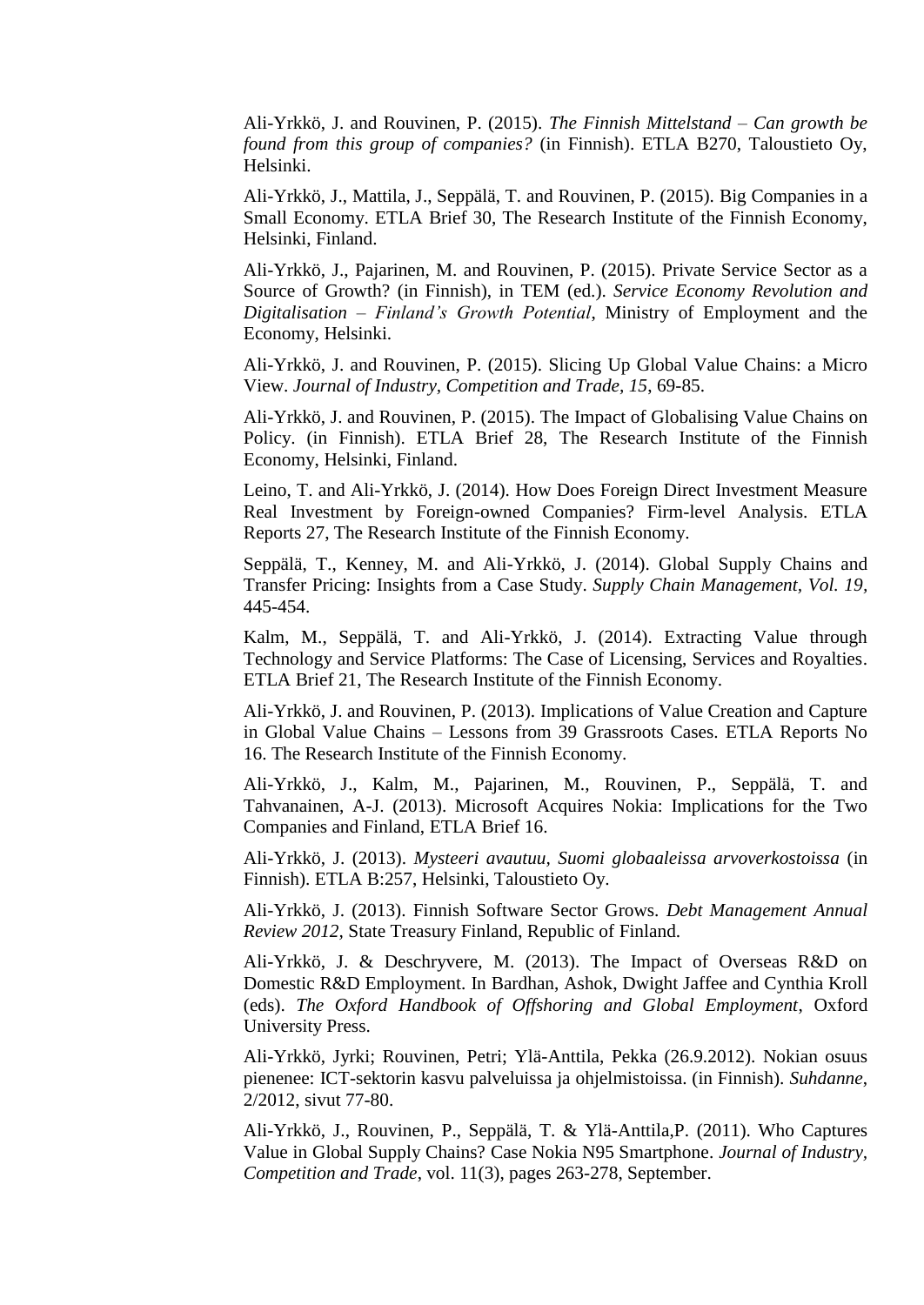Ali-Yrkkö, J, Rouvinen, P & Ylä-Anttila, P. (2011). The Nordic Model and the Challenge from Global Value Chains. In Sydor, A. (Ed.). *Global Value Chains: Impacts and Implications*. Foreign Affairs and International Trade Canada, Canada.

Stehrer, R., Ali-Yrkkö, J., Hanzl-Weiss, D., Foster, N., Rouvinen, P., Seppälä, T., Stöllinger, R. and Ylä-Anttila, P. (2011). Trade in Intermediate Products and EU Manufacturing Supply Chains. WIIW Research Reports no 369, The Vienna Institute for International Economic Studies, Vienna, Austria.

Ali-Yrkkö, J. (Ed.) (2010). *Nokia and Finland in a Sea of Change.* ETLA B 244 , Helsinki, Taloustieto Oy.

Ketokivi, M. & Ali-Yrkkö, J. (2009). Unbundling R&D and Manufacturing: Postindustrial Myth or Economic Reality. *Review of Policy Research, 26*, 1-2 (January/March), pp. 35-54.

Ali-Yrkkö, J.(Ed.) (2009). *Yritysten tutkimustoiminta kansainvälistyy - Mitä jää Suomeen?* (in Finnish) ETLA B 235, Helsinki, Taloustieto Oy.

Ali-Yrkkö (2009). The Information and Communication Technology Cluster: Case VTI Technologies. In HM&V Research (Ed.): *Global Value Networks* (in Finnish). Tekes report 257/2009, Tekes, Helsinki, Finland.

Ali-Yrkkö, J. & Martikainen, O. (2008). The Impact of Technological and Non-Technological Innovations on Firm Growth. Etla - The Research Institute of the Finnish Economy, Discussion Papers no. 1165

Ali-Yrkkö, J. & Deschryvere, M. (2008). Domestic R&D Employment Effects of Offshoring R&D Tasks: Some Empirical Evidence from Finland. ETLA - The Research Institute of the Finnish Economy, Discussion Papers no. 1163.

Ali-Yrkkö, J. (2008). *Essays on the Impacts of Technology Development and R&D Subsidies*. ETLA A 43, Helsinki, Taloustieto Oy.

Ali-Yrkkö, J. and Rikama, S. (2008). Intia ja vanha EU vetävät palveluja, Kiina ja uusi EU teollisuutta. *Tieto & trendit, huhtikuu/2008*, Tilastokeskus, Helsinki. s. 12- 17.

Ali-Yrkkö, J. and Rikama, S. (2008). Toimintojen ulkoistaminen ja siirtäminen ulkomaille. *Yritysten kansainvälistyminen 2006,* Tilastokeskus, Helsinki, s. 83-91.

Ali-Yrkkö, J., Pajarinen, M., Rouvinen, P. & Ylä-Anttila, P. (2007). Family Businesses and Globalization in Finland. Etla - The Research Institute of the Finnish Economy, Discussion Papers no. 1080.

Ali-Yrkkö, J. (2007). The Impact of Foreign Ownership on Company Growth (in Finnish). Etla - The Research Institute of the Finnish Economy, Discussion Papers no. 1081.

Ali-Yrkkö, J. & Martikainen, O. (2007). Ohjelmistoalan nykytilanne Suomessa. Etla - The Research Institute of the Finnish Economy, Discussion Papers no. 1119.

Ketokivi, M. & Ali-Yrkkö, J. (2007). Determinants of Manufacturing-R&D Colocation. Etla - The Research Institute of the Finnish Economy, Discussion Papers no. 1082.

Ali-Yrkkö, J. (2007). Outsourcing of Manufacturing and R&D Functions - Motives and Results (in Finnish). Etla - The Research Institute of the Finnish Economy, Discussion Papers no. 1071.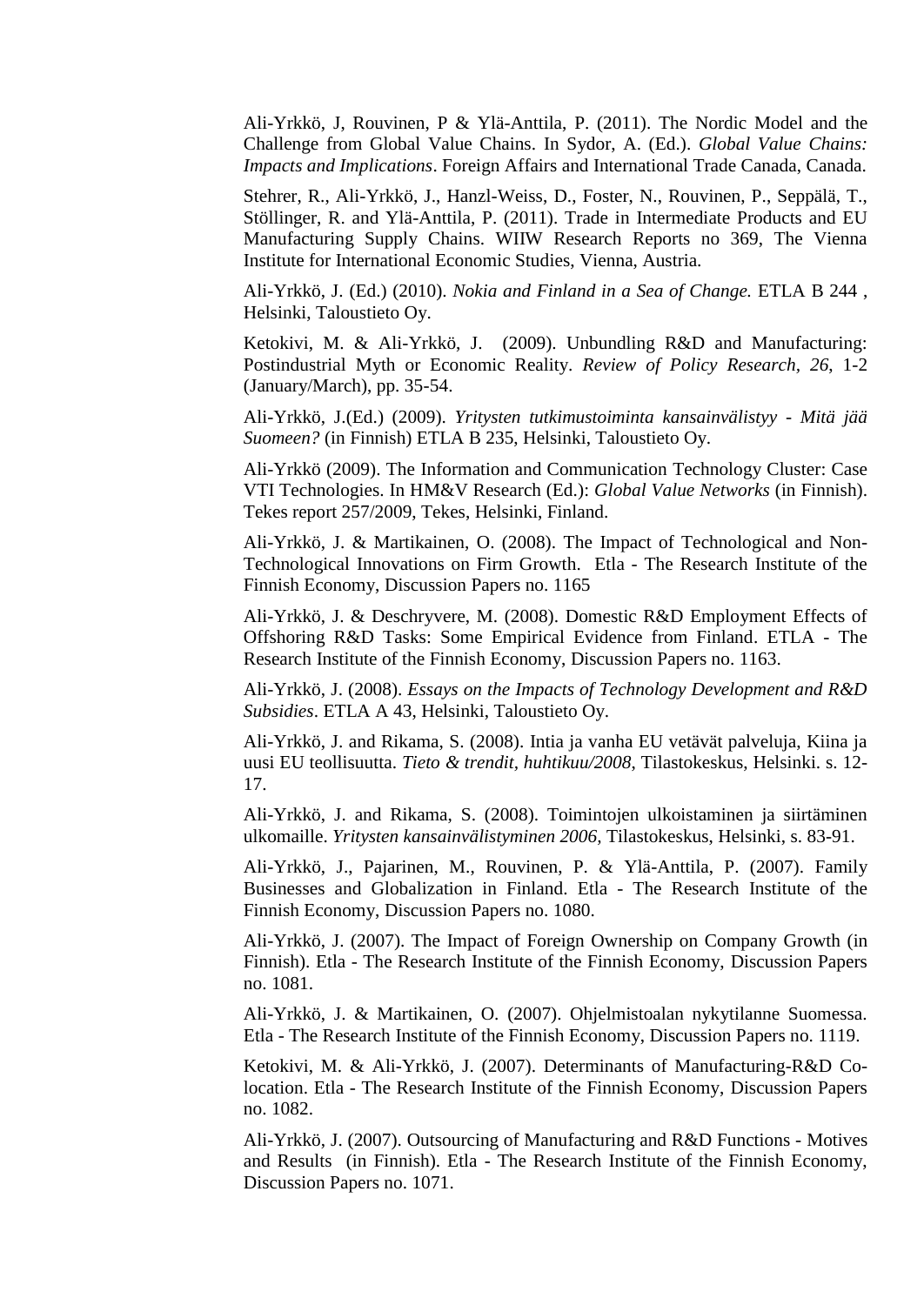Ali-Yrkkö, J. (2007). Outsourcing in Finnish Manufacturing - Does Industry Matter? (in Finnish). Etla - The Research Institute of the Finnish Economy, Discussion Papers no. 1070.

Ali-Yrkkö, J. (2006). Outsourcing, Offshoring and Jobs in a Home Country (in Finnish). *Talous & yhteiskunta,* 4, s. 2-5.

Ali-Yrkkö, J. (2006). Outsourcing and Offshoring - Overview from Finland in the Early 21st Century (in Finnish). Etla - The Research Institute of the Finnish Economy, Discussion Papers no. 1059.

Ali-Yrkkö, J. (2006). Technology Sourcing Through Acquisitions – Do High Quality Patents Attract Acquires? Etla - The Research Institute of the Finnish Economy, Discussion Papers no. 1025

Ali-Yrkkö, J and Maliranta, M. (2006). Impact of R&D on Productivity - Firmlevel Evidence from Finland. Etla - The Research Institute of the Finnish Economy, Discussion Papers no. 1031.

Ali-Yrkkö, J. (2006). Kansainvälinen ulkoistus etenee palveluihin (in Finnish). *Tieto & Trendit*, Tilastokeskus, Helsinki.

Ali-Yrkkö, J. and Palmberg, C. (2006). *Finland's Position and the Globalisation of Innovation*. The Research Institute of the Finnish Economy, B:218, Taloustieto Oy, Helsinki.

Ali-Yrkkö, J., Hyytinen, A. & Pajarinen, M. (2005). Does patenting increase the probability of being acquired? Evidence from cross-border and domestic acquisitions. *Applied Financial Economics* ,Vol. 15, issue 14, pp. 1007-1017.

Ylä-Anttila, P., Ali-Yrkkö, J. & Nyberg, M. (2005). Foreign ownership in Finland: boosting firm performance and changing corporate governance. In Huizinga, H. & Jonung, L. (Eds.). *The Internationalisation of Asset Ownership in Europe*, Cambridge University Press, UK.

Ali-Yrkkö, J., DeCarvalho, A. & Suni, P. (2005). India in the World Economy. In Grundström, E. & Lahti, V-M. (eds): *The India Phenomenon and Finland*, Sitra, Helsinki.

Ali-Yrkkö, J. (2005). Investment, Performance and Innovation Actitivity of Finnish Firms (in Finnish). in Tilastokeskus (ed.). *Kymmenvuotiskatsaus*, Tilastokeskus, Helsinki.

Ali-Yrkkö, J. (2005). Does Business Activity Outflow from Finland? (in Finnish). in Tilastokeskus (ed.). *Kymmenvuotiskatsaus*, Tilastokeskus, Helsinki.

Ali-Yrkkö, J & Jain, M. (2005). Offshoring Software Development - Case of Indian Firms in Finland. Etla - The Research Institute of the Finnish Economy, Discussion Papers no. 971, Helsinki.

Ali-Yrkkö, J. (2005). Impact of Public R&D Financing on Employment. ENEPRI. Working Papers no 39, European Network of Economic Policy Research Institutes, Brussel, Belgium.

Ali-Yrkkö, J., Hermans, R. , Hyytinen, A., Lindström, M., Paija, L., Pajarinen, M. ja Ylä-Anttila, P. (2004). Suomi ja Eurooppa kansainvälisessä työnjaossa –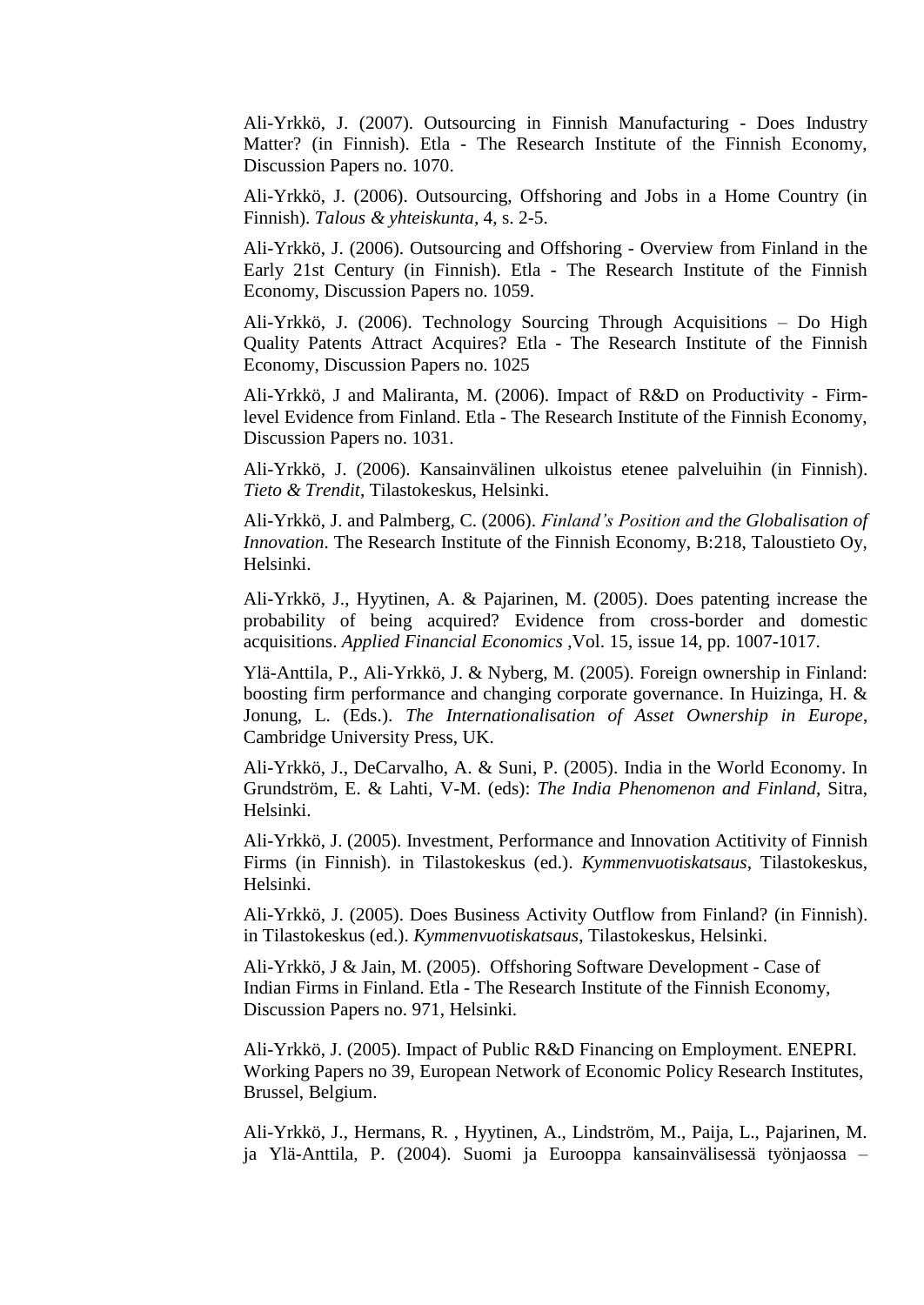Analyysi toimialojen ja klustereiden kilpailukyvystä. Valtioneuvoston kanslian julkaisusarja, 20/2004, Valtioneuvoston kanslia, Helsinki.

Ali-Yrkkö, J. & Hermans, R. (2004). Nokia – A Giant in the Finnish Innovation System. In Schienstock, G. (ed.): *Embracing the Knowledge Economy – The Dynamic Transformation of the Finnish Innovation System.* Edward Elgar, UK.

Ali-Yrkkö, J. (2005). Impact of Public R&D Financing on Private R&D - Does Financial Constraint Matter? ENEPRI. Working Papers no 30, European Network of Economic Policy Research Institutes, Brussel, Belgium.

Ali-Yrkkö, J. & Ylä-Anttila, P. (2004). Finland in the Global Economy – What is China Phenomenon?, In Mitä-Missä-Milloin 2005, Otava, Helsinki.

Ali-Yrkkö, J. & Pajarinen, M. (2004). International Transfer of Knowledge, M&As and Ownership. In Ali-Yrkkö, J., Lovio, R. & Ylä-Anttila, P. (Eds.) Multinational Enterprises in the Finnish Innovation System, B:208, Taloustieto Oy, Helsinki.

Ali-Yrkkö, J. & Ylä-Anttila, P. (2004). From Finnish Miracle to China Effect? Unitas 1/2004, Nordea, Helsinki.

Ali-Yrkkö, J., Lovio, R. & Ylä-Anttila, P. (2004). Internationalised Firms in National Innovation Systems (in Finnish). In book: Lemola, T. & Honkanen, P. (eds.). Innovaatiopolitiikka – Kenen hyväksi, keiden ehdoilla? Gaudeamus Kirja. Oy Yliopistokustannus University Press Ltd, Helsinki.

Ali-Yrkkö, J., Paija, L., Rouvinen, P. & Ylä-Anttila, P. (2003). Nokia: An Extended Company with Local and Global Operations. In Gooderham, Paul N. and Nordhaug, Odd (Eds.) *International Management: Cross-Boundary Challenges*. Blackwell Publising Ltd, UK.

Tainio, R., Huolman, M., Pulkkinen, M., Ali-Yrkkö, J- & Ylä-Anttila, P. (2003). Global Investors Meet Local Managers: Shareholder Value in the Finnish Context. In Djelic, M-L & Quack, S. (Eds.): *Globalization and Instututions*. Edward Elgar, Cheltenham, UK.

Ali-Yrkkö, J. (2003). Patterns of the Finnish Mergers and Acquistions Activity. In Hyytinen, Ari & Pajarinen, Mika (eds): *Financial Systems and Firm Performance: Theoretical and Empirical Perspectives*. Etla - The Research Institute of the Finnish Economy, B:199, Taloustieto Oy, Helsinki.

Ali-Yrkkö, J. ja Ylä-Anttila, P. (2003). Globalization of Business in a Small Country – Does Ownership Matter?. In Hyytinen, Ari & Pajarinen, Mika (eds): *Financial Systems and Firm Performance: Theoretical and Empirical Perspectives*. Etla - The Research Institute of the Finnish Economy, B:199, Taloustieto Oy, Helsinki.

Ali-Yrkkö, J. & Pajarinen, M. (2003). Public R&D funding and its Impact on Companies – The Analysis of the Metal and Engineering Industry (in Finnish). Etla - The Research Institute of the Finnish Economy, Discussion Papers No 846, Etla, Helsinki.

Ali-Yrkkö, J. (2003). Elcoteq - When Globalization is Imperative. Growth of Telecom-Oriented EMS Company. In Mannio, P., Vaara, E., & Ylä-Anttila, P. (eds). *Our Path Abroad*. Taloustieto Oy, Helsinki.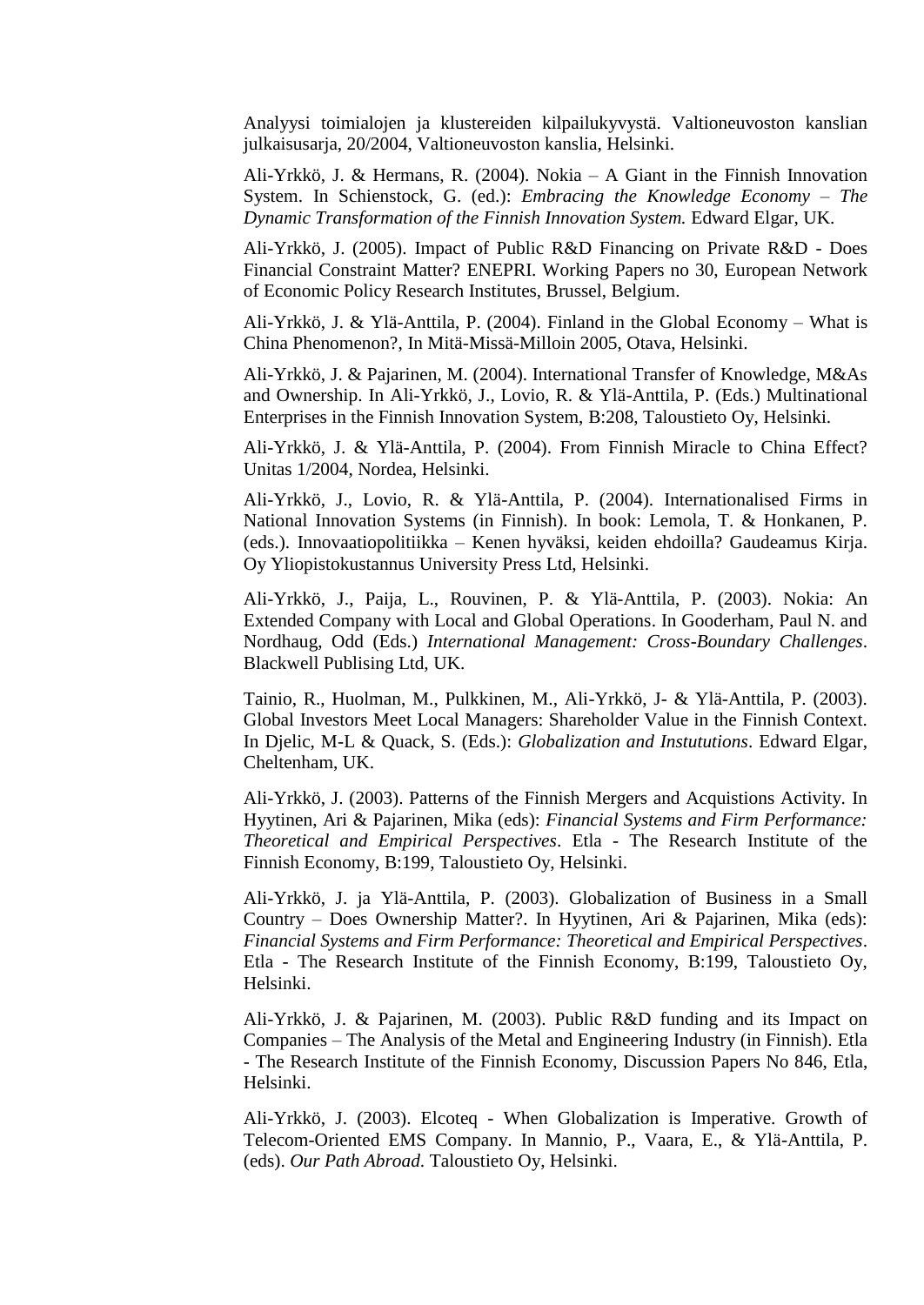Ali-Yrkkö, J. & Ylä-Anttila, P. (2003). Fiskars – Globalising Finnish Design and Technology. In Mannio, P., Vaara, E., & Ylä-Anttila, P. (eds), *Our Path Abroad*. Taloustieto Oy, Helsinki.

Ali-Yrkkö, J. & Ylä-Anttila, P. (2002). Location of Headquarters, Internationalisation of Business and Taxation (in Finnish). Discussion Papers No 831, Etla - The Research Institute of the Finnish Economy, Helsinki.

Ali-Yrkkö, J. & Ylä-Anttila, P. (2002). The role of multinational company in a small country – Case: Nokia in Finland (in German). *In Austrian Foreign Trade Yearbook 2002*, Bundesministerium für Wirtschaft und Arbeit (BMWA), Wien, Austria.

Ali-Yrkkö, J., Joronen, T. & Ylä-Anttila, P. (2002). Finland in the World economy – the era of liberalization. Teoksessa: *Forsander, A. (ed) (2002). Immigration and Economy in the Globalization Process – The Case of Finland.* Sitra Reports Series 20, Sitra, Helsinki.

Ali-Yrkkö, J. & Hermans, R. (2002). Nokia in the Finnish Innovation System. Discussion Papers No 811, Etla - The Research Institute of the Finnish Economy, Helsinki.

Ali-Yrkkö, J. (2002). Mergers and Acquisitions – Reasons and Results. Discussion Papers No 792, Etla - The Research Institute of the Finnish Economy, Helsinki.

Ali-Yrkkö, J. (2001). The Role of Nokia in the Finnish Economy. *The Finnish Economy and Society* 1/2001, 72-80 p, The Research Institute of the Finnish Economy, Helsinki.

Ali-Yrkkö, J., Hyytinen, A. & Liukkonen, J. (2001): Exiting Venture Capital Investments: Lessons from Finland. Discussion Papers No 781, Etla - The Research Institute of the Finnish Economy, Helsinki.

Ali-Yrkkö, J. & Ylä-Anttila, P. (2001): Globalisation of Business in a Small Country – Does Ownership Matter? Discussion Papers No 779, Etla - The Research Institute of the Finnish Economy, Helsinki.

Ali-Yrkkö, J. & Ylä-Anttila, P. (2001). Industry and Company Structures in the Nordic Countries (in Finnish). Mimeo.

Mankinen, R., Ali-Yrkkö, J. & Ylä-Anttila, P. (2001): Exports of Services and Internationalisation of Business (in Finnish). Discussion Papers No 767, Etla - The Research Institute of the Finnish Economy, Helsinki.

Alho, K., Ali-Yrkkö, J., de Carvalho, A., Hyytinen, A., Kotilainen, M., Mankinen, R., Piepponen, A., Rantala, O., Rouvinen, P., Sorjonen, P., Suni, P., Torvi, K., Vartia, P & Ylä-Anttila, P. (2001): Black Tuesday – The Economic Impacts of the Terror Attack (in Finnish). Mimeo.

Ali-Yrkkö J., Jansson K., Karvonen I., Mattila V-P., Nurmilaakso J., Ollus M., Salkari I. & Ylä-Anttila P. (2001). *Impacts of New IT technology on Business* (in Finnish)*.* Teknologiakatsaus 111/2001, Tekes.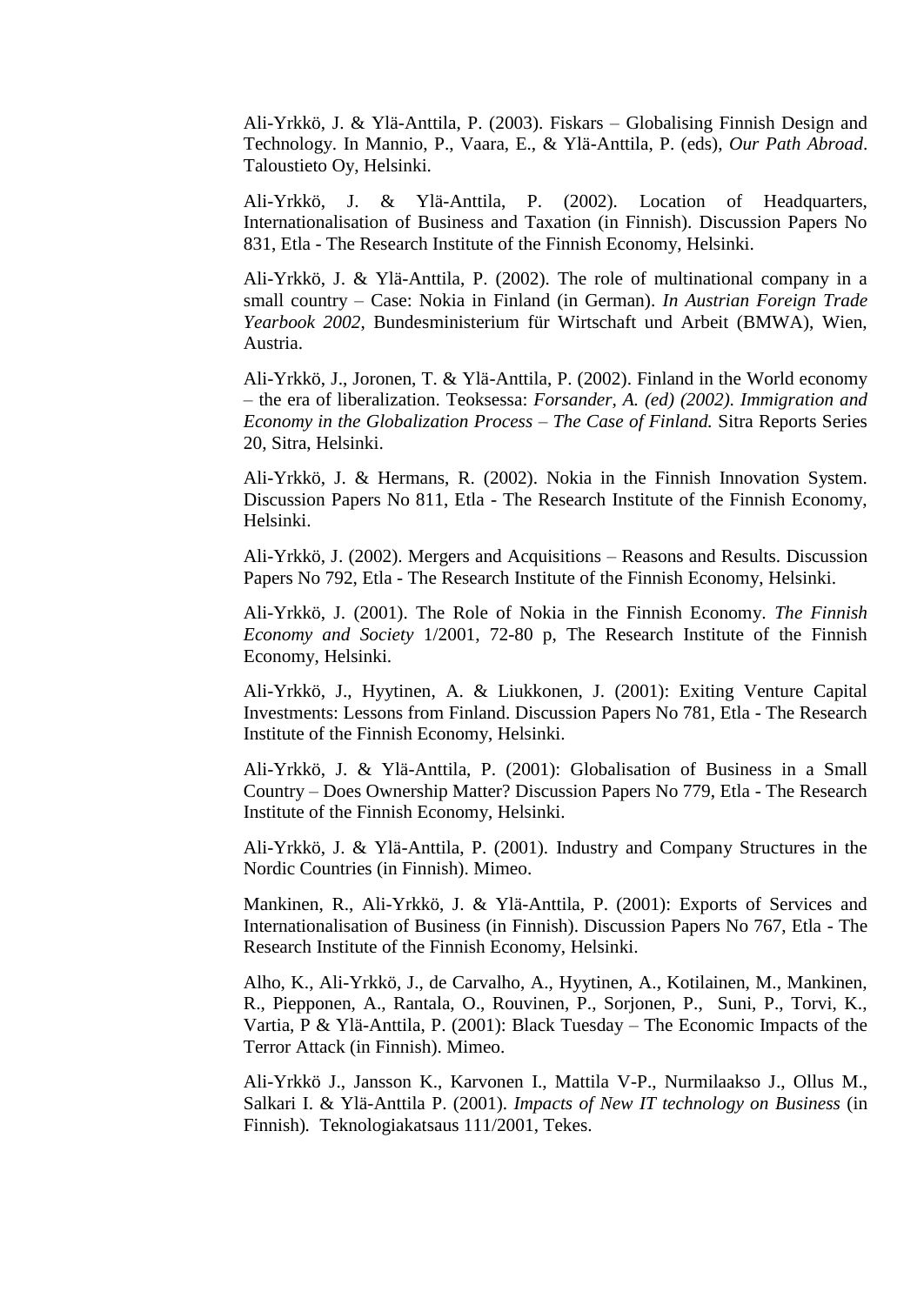Ali-Yrkkö, J. (2001): Nokia's Network – Gaining Competetiveness from Cooperation. Etla - The Research Institute of the Finnish Economy, B:174, Taloustieto Oy, Helsinki.

Ali-Yrkkö, J., Koivisto, J.V., Lampinen, M. & Ylä-Anttila, P.: Internationalisation of Firms (in Finnish), in Marja-Liisa Trux (ed.) 2001, *Aukeavat ovet - Kulttuurien moninaisuus Suomen kansainvälistyvässä liike-elämässä.* Helsinki: WSOY.

Huolman, M., Walden, P., Ali-Yrkkö, J., Pulkkinen, M., Ylä-Anttila, P. & Tainio, R. (2000): Shareholders' Benefit – Does Everone Benefit? (in Finnish). Etla - The Research Institute of the Finnish Economy, B:171, Taloustieto Oy, Helsinki.

Ali-Yrkkö, J., Paija, L., Reilly, C. & Ylä-Anttila, P. (2000): Nokia – A Big Company in a Small Country. Etla - The Research Institute of the Finnish Economy, B162, Taloustieto Oy.

Ali-Yrkkö, J ja Ylä-Anttila P. (1999): Ownership Internationalises – Corporate Governance Systems will Change (in Finnish). Discussion Papers No 665, Etla - The Research Institute of the Finnish Economy, Helsinki.

Ali-Yrkkö, J., Hernesniemi, H., Mäkinen, M. & Pajarinen M.(1998): Integration of Finnish and Swedish Economics (in Swedish). Discussion Papers No 663, Etla - The Research Institute of the Finnish Economy, Helsinki.

Ali-Yrkkö, J., Reilly, C. & Shen, J-G. (1999): The Long March to Asia. Etla - The Research Institute of the Finnish Economy, B:155, Taloustieto Oy.

Ali-Yrkkö, J. (1999): Internationalization of Firms – Impacts and Counterforces (in Finnish), in *Tuleva tuhat* (1999), Tilastokeskus, Helsinki.

Ali-Yrkkö, J. (1999): Finnish Inward and Outward Foreign Direct Investment (in Finnish), in *Suomen vuosisata* (1999)*,* Tilastokeskus, Helsinki.

Ali-Yrkkö, J. (1998): Investments of Manufacturing Industry and Financial Factors (in Finnish). Discussion Papers No 655, Etla - The Research Institute of the Finnish Economy, Helsinki.

Ali-Yrkkö, J. (1998): Financial Factors and Investment Behaviour of Manufacturing Industry – Econometric Analysis with Panel Data (in Finnish). Discussion Papers No 654, Etla - The Research Institute of the Finnish Economy, Helsinki.

Ali-Yrkkö, J., Ylä-Anttila P. (1997): Internationalization of Large Industrial Firms – Implications for Domestic Employment (in Finnish). Etla - The Research Institute of the Finnish Economy, B:130, Taloustieto Oy, Helsinki.

Ali-Yrkkö, J., Sirviö S., Ylä-Anttila P. (1997): Foreign-Owned Firms in Finland – Successful Acquisitions or Better Performance? (in Finnish) Discussion Papers No 579, Etla - The Research Institute of the Finnish Economy, Helsinki.

Ali-Yrkkö, J. (1996): Internationalisation of Technology-Intensive Firms – Implications for the Finnish Economy (in Finnish). Discussion Papers No 566, Etla - The Research Institute of the Finnish Economy, Helsinki.